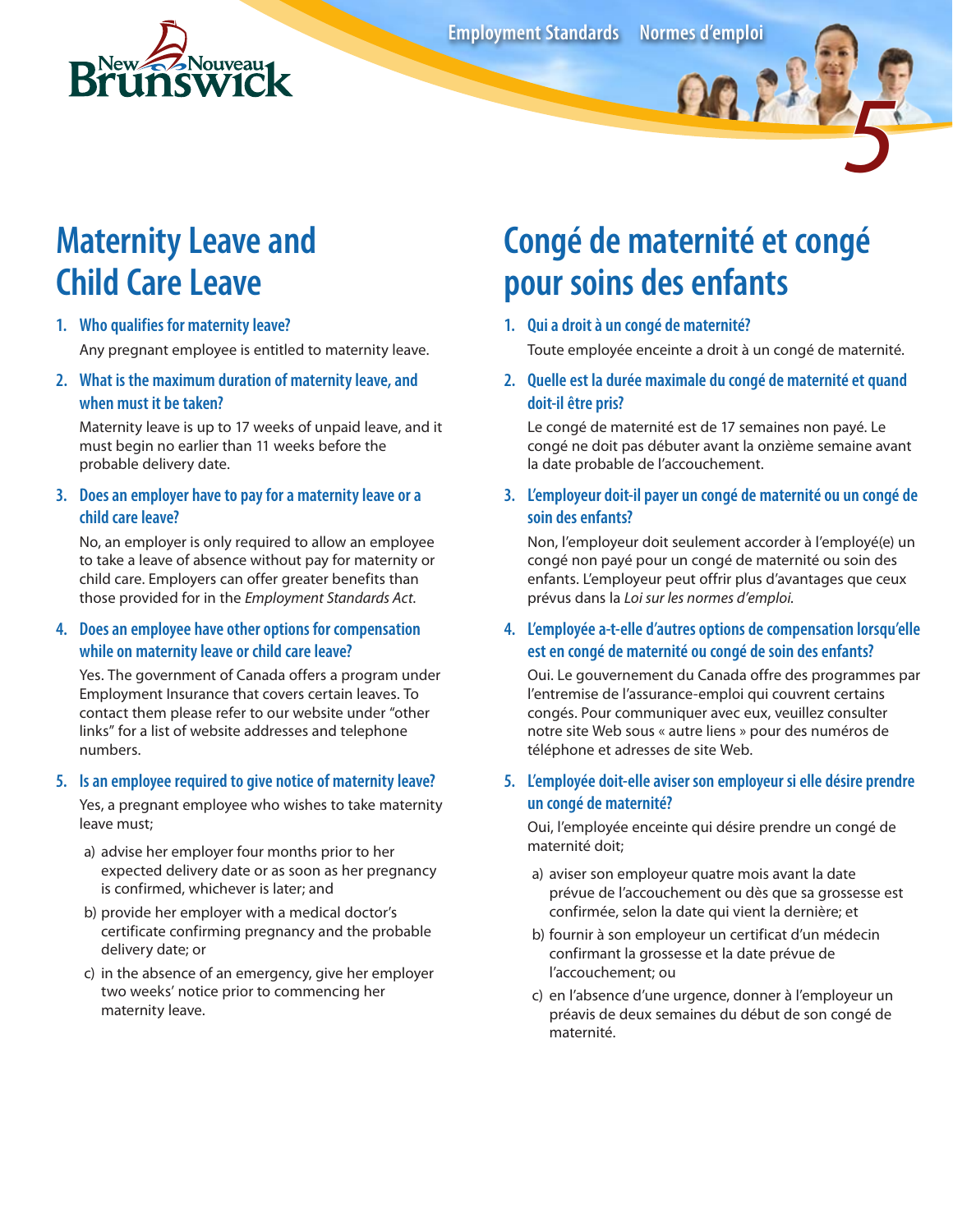**6. Can an employer require an employee to begin a leave of absence when her work is affected by her pregnancy?**

Yes, an employer may require a pregnant employee to begin a leave of absence without pay when she can no longer reasonably perform her duties or the performance of her work is materially affected by her pregnancy. Any employer imposed leave of absence would be in addition to any maternity leave the employee is entitled to under the *Employment Standards Act*. Therefore, the maternity leave is not affected by the employer imposed leave.

**7. Can an employer dismiss, suspend or lay-off an employee, or refuse to employ a person because she is pregnant?**

No. An employer cannot dismiss, suspend or lay-off or refuse to employ a person because she is pregnant.

#### **8. How does a leave of absence affect an employee's employment status?**

An employee continues to accumulate seniority during a leave of absence; therefore, the employee's employment status is not affected.

### **Child Care Leave**

**1. Who qualifies for child care leave?**

All parents, natural or adoptive, are entitled to child care leave.

**2. What is the maximum duration of child care leave?**

Child care leave is up to 37 weeks of unpaid leave.

#### **3. Can either parent take child care leave, and can child care leave be shared?**

Yes, either parent of a newborn or adopted child is entitled to take child care leave. Child care leave may be shared by parents; however, regardless of how it is divided, the leave cannot exceed a total of 37 weeks.

Furthermore, unless otherwise agreed to by the employer and the employee, where maternity leave and child care leave are taken by the same employee, the leaves must be taken in a consecutive manner.

#### **4. When can an employee begin child care leave?**

Child care leave can begin no sooner than on the day a newborn or adopted child comes into the care and custody of the employee.

**6. L'employeur peut-il exiger qu'une employée commence son congé lorsque son travail est affecté par sa grossesse?**

Oui, l'employeur peut exiger qu'une employée enceinte commence son congé non payé lorsqu'elle ne peut plus raisonnablement assumer ses tâches ou que son rendement au travail est substantiellement affecté par sa grossesse. L'employeur qui impose un congé le fait en surplus de tout congé de maternité auquel l'employée a droit en vertu de la *Loi sur les normes d'emploi*. Ainsi dit, ce congé imposé par l'employeur n'affecte pas le congé de maternité.

**7. Est-ce que l'employeur peut congédier, suspendre ou mettre à pied une employée, ou choisir de ne pas embaucher une personne en raison de sa grossesse?**

Non, l'employeur ne peut pas congédier, suspendre ou mettre à pied une employée, ou choisir de ne pas embaucher une personne en raison de sa grossesse.

#### **8. Comment le congé peut-il affecter le statut de l'employé?**

L'employé qui se voit attribuer un congé est réputé avoir été continuellement au service du même employeur durant son congé; par conséquent, le statut de l'employé n'est pas touché.

#### **Soins des enfants**

#### **1. Qui a droit au congé pour soins des enfants?**

Tous les parents, naturels ou d'adoption, ont droit au congé pour soins des enfants.

**2. Quelle est la durée maximale du congé pour soins des enfants?**

La durée du congé pour soins des enfants est de 37 semaines sans paie.

#### **3. L'un ou l'autre des parents peut-il prendre un congé pour soins des enfants et ce dernier peut-il être partagé?**

Oui, l'un des parents d'un nouveau-né ou d'un enfant adopté a droit à un congé pour soins des enfants. Ce dernier peut être partagé par les parents; toutefois, peu importe la façon dont il est divisé, le congé ne peut dépasser un total de 37 semaines.

De plus, sauf une entente contraire par l'employeur et l'employé(e), lorsque le congé de maternité et le congé pour soins des enfants sont pris par le même employé(e), les congés doivent être pris de façon consécutive.

#### **4. Quand l'employé(e) peut-il débuter son congé pour soins des enfants?**

Le congé pour soins des enfants ne peut pas débuter avant le jour où un nouveau-né ou l'enfant adopté est soumis aux soins et à la garde de l'employé(e).